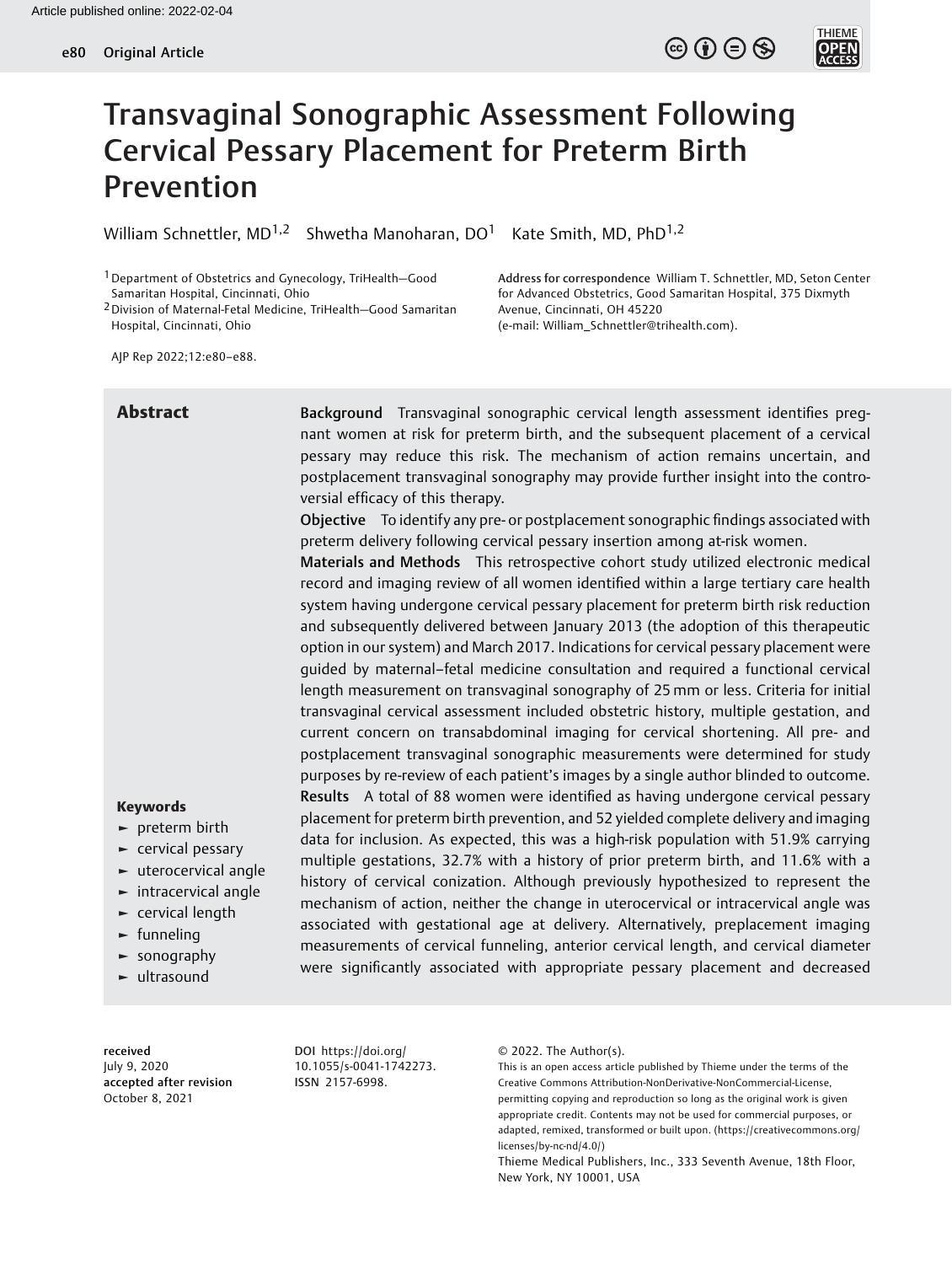preterm birth. Forty-two subjects (80.8%) demonstrated both the anterior and posterior aspects of the cervix within the pessary (appropriate placement) and 95.2% of these subjects demonstrated cervical funneling on initial imaging compared with 25% of those with inappropriate placement ( $p = 0.002$ ). Anterior cervical length less than 20 mm and cervical diameter less than 33 mm were associated with preterm delivery less than 28 weeks (16.7 vs. 0%,  $p = 0.039$ ), and anterior cervical length less than 20 mm was associated with preterm delivery less than 32 weeks (41.7 vs. 10.7%,  $p = 0.025$ ). Cervical diameter less than 33 mm correlated with an "inappropriately placed" pessary among 83.3% in comparison to 48.7% ( $p = 0.048$ ) of women with a cervical diameter less than 33 mm. Significant associations were noted between postplacement functional cervical length measurements and preplacement anterior cervical length ( $p = 0.001$ ) and cervical diameter ( $p = 0.012$ ).

Conclusion Contrary to current thinking, no significant changes in uterocervical and intracervical angle following cervical pessary placement were identified. However, preplacement sonographic measurement of funneling, anterior cervical length, and cervical diameter are predictive of appropriate pessary placement and extreme preterm birth. These may represent markers for candidacy of cervical pessary placement. Postplacement transvaginal sonography represents an important tool to assess potential efficacy of this therapeutic modality, and further investigation of these factors is warranted.

Preterm birth represents the leading cause of neonatal morbidity and mortality and a significant burden on our health care system.<sup>1</sup> Transvaginal sonography has revolutionized obstetric practice due to its superior performance among large prospective trials in determining preterm birth risk.<sup>2-4</sup> Asymptomatic women with cervical shortening (cervical length  $<$  25 mm) are at increased risk for spontaneous preterm birth.<sup>2</sup> Various treatments have been proposed and proven to reduce this risk, and recent evidence suggests that placement of a cervical pessary in pregnant women with cervical shortening may reduce the risk for spontaneous preterm delivery by more than 80%.<sup>5</sup> However, controversy exists about the efficacy of this therapeutic option due to follow-up studies that failed to identify benefit.<sup>6,7</sup> Perhaps the failure to demonstrate consistent efficacy involves the lack of clarity regarding the mechanism of action and appropriate measures of proper pessary placement. Investigations into the mechanism whereby cervical pessary placement may prevent preterm birth focus on the change in uterocervical angle. $8-10$  This concept was first introduced by Goya et al, and a follow-up study by Cannie et al utilized magnetic resonance imaging (MRI) to demonstrate that cervical pessary placement produced a more acute uterocervical angle correlating with a lower risk for preterm delivery prior to 34 weeks.<sup>8</sup> However, the routine use of MRI to assess correct placement of the cervical pessary is neither practical nor cost-effective.

Transvaginal sonography offers a more practical and costeffective alternative. Although sonographic visualization of the cervix may be more difficult in the presence of a cervical pessary due to the "shadow" cast by the pessary, recent

guidelines and techniques have been proposed to overcome this effect—reducing interobserver variability and supporting ultrasound's ability in assessing proper pessary placement.<sup>11</sup> Recent investigations utilizing transvaginal sonography among patients at risk for preterm birth have demonstrated associations between various aspects of the uterocervical angle and both spontaneous preterm birth and cervical cerclage failure. $9-13$  This represents an active area of investigation, and many questions remain unanswered.

The purpose of this study was to investigate the potential mechanism of action and transvaginal sonographic markers associated with cervical pessary placement and preterm birth prevention. Specifically, we sought to investigate whether changes in uterocervical angle, intracervical angle, and other transvaginal sonographic measurements prior to and following cervical pessary placement were associated with preterm birth rates. We hypothesized that the change in uterocervical angle measured by transvaginal sonography immediately following cervical pessary placement results in a significant reduction in preterm delivery prior to 34.0 weeks' gestation. Furthermore, we hypothesized that additional sonographic measures exist for assessing appropriate candidacy and proper placement of cervical pessary placement for preterm birth reduction.

## Materials and Methods

This retrospective cohort study utilized electronic medical record and imaging review of all women identified within a large tertiary care health system having undergone cervical pessary placement for preterm birth risk reduction between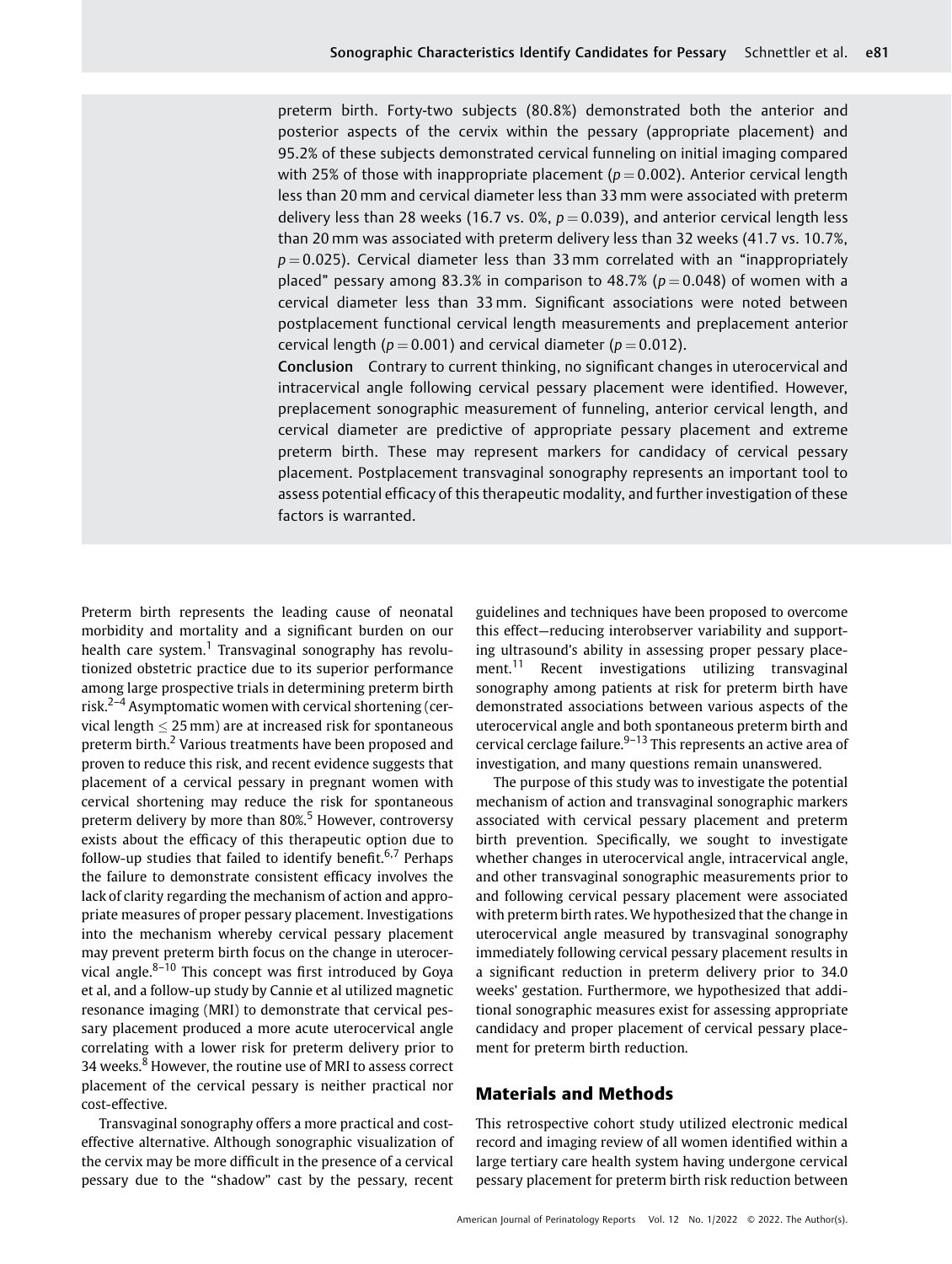

Fig. 1 Schematic of the measurement technique and hypothesized change in uterocervical and intracervical angle with cervical pessary placement.

January 2013 (the adoption of this therapeutic option in our system) and March 2017. This was a sample of convenience, and only women with complete obstetric and imaging data available for review were included in the analysis. Exclusion criteria included major fetal anomalies and the presence of a cervical cerclage. Participants were identified by queries of hospital billing data, electronic medical records, and imaging software (R4 ACERT Perinatal Reporting System; Hyland Software; Westlake, OH). Indications for cervical pessary placement were guided by maternal–fetal medicine consultation and required a functional cervical length measurement on transvaginal sonography of 25 mm or less. Criteria for initial transvaginal cervical assessment included obstetric history, uterine anomalies, multiple gestation, and current concern on transabdominal imaging for cervical shortening. Although the performance of pre- and postplacement transvaginal sonographic measurements was not undertaken within a strict prospective research protocol, our practice involves routine follow-up transvaginal sonographic assessments within 1 week following introduction of a therapeutic modality to assess efficacy. This occurs whether the chosen therapeutic modality involves initiation of vaginal progesterone, cervical pessary placement, or cervical cerclage placement. All pre- and postplacement transvaginal sonographic measurements were determined for study purposes by re-review of each patient's images by a single author blinded to outcome (W.S.). All transvaginal images from the most-proximate examinations preceding and following cervical pessary placement were reviewed and used in determining eligibility and analysis.

The predetermined sonographic variables of interest included: uterocervical angle, intracervical angle, total cervical length (the sum of the closed cervical length and funnel length), straight "closed" cervical length, curved "closed" cervical length, funnel presence, funnel width, funnel length, anterior cervical length, cervical diameter, cervical edema, pessary height, and pessary "fit." Pessary fit was defined as greater than or equal to 5 mm difference between the cervical diameter and pessary size. Cervical length measurements were performed utilizing the approach delineated by Iams et al.<sup>2</sup> We provide novel methodologies for the remaining calculations as described later. All measurements were performed utilizing the "postprocessing" measurement function within the imaging software. ►Fig. 1 represents a schematic of the technique utilized to measure the uterocervical and intracervical angles. The uterocervical angle was calculated by first determining the vector of force upon the internal cervical os by the amniotic cavity. Equidistant straight-line measurements were extrapolated to the anterior and posterior uterine walls. A straight-line measurement was made between these two points, and the midpoint of that straight-line measurement was denoted. A straight line was then drawn between that point and the internal os. In the presence of a cervical funnel, the mid-point of the funnel width at the level of the cervicoisthmic junction was used to denote the "true" internal os. Next, the midpoint of the total cervical length was marked, and a straight line was drawn between this and the internal os. The angle between these vectors was then calculated as the uterocervical angle. The intracervical angle was calculated by measuring the angle between the proximal one-half cervical



Fig. 2 Transvaginal sonographic example of uterocervical, intracervical angle, anterior cervical length, and cervical diameter measurements.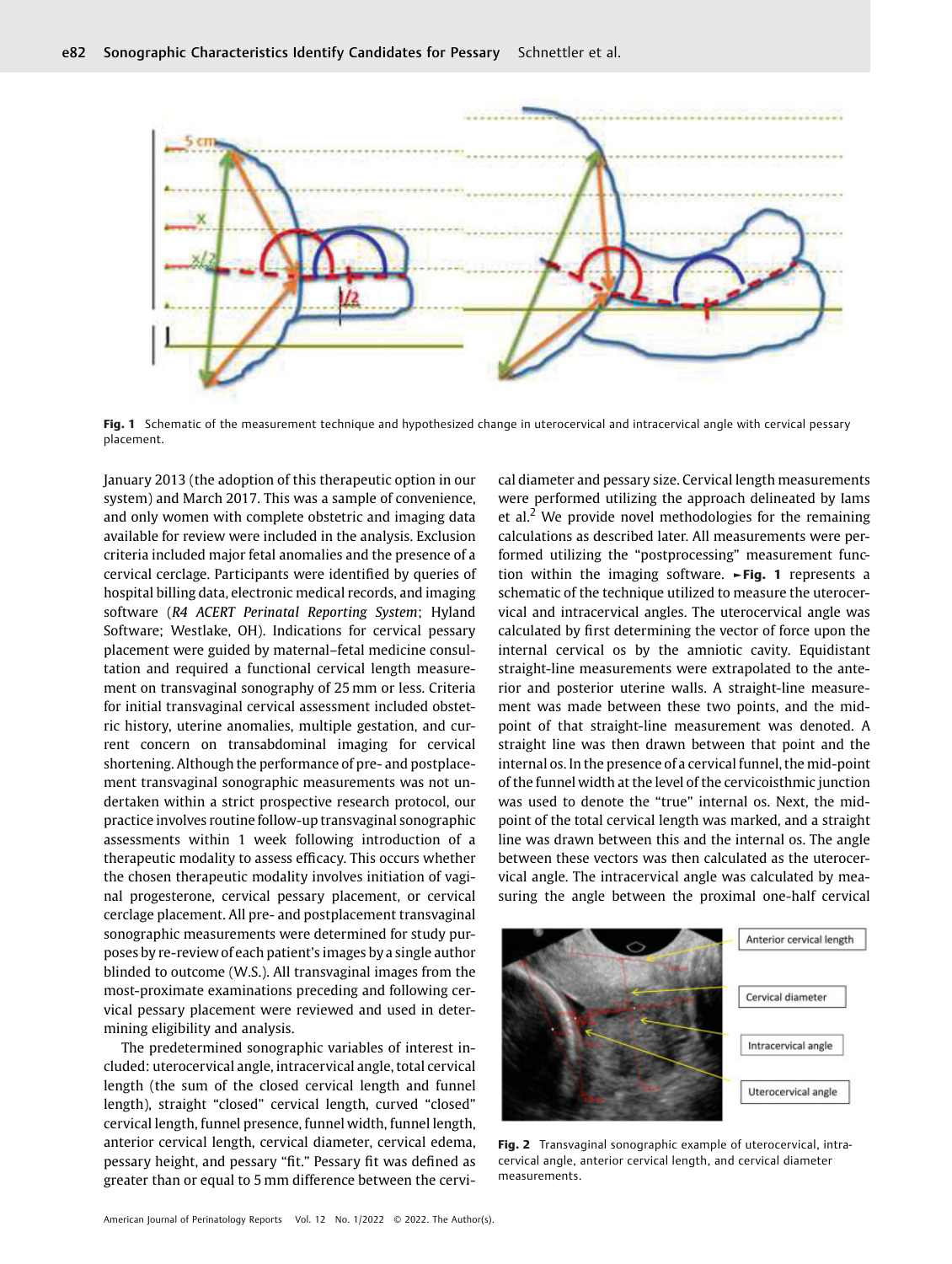

Fig. 3 Transvaginal sonographic examples of pessary "fit." Image on the left demonstrates appropriate fit with echolucent shadows from the anterior and posterior aspects of the pessary completely encircling the cervix. Image on the right demonstrates inappropriate pessary "fit" with the pessary aspects traced to illustrate how the posterior portion is sitting in the external cervical os.

length line and the distal one-half cervical length line. ►Fig. 2 represents a transvaginal sonographic example of these calculations.

The anterior cervical length was measured by drawing a straight line between the distal point along the anterior cervical lip at the level of the external os and the caudalmost point of the echogenic bladder wall. Although unproven, these points were chosen due to their ease in identification and likelihood for interobserver consistency. The cervical diameter was determined by straight-line measurement between the anterior-most and posterior-most portions of the cervix at the proximal-most point of closed cervical length. This point was chosen to reflect the "width" of cervix able to be incorporated into the inner pessary diameter and to determine appropriateness in pessary "fit."

Determination of pessary "fit," or appropriate pessary placement, was based on whether both the anterior and posterior aspects of the cervix were encircled by the inner pessary diameter on postplacement imaging. Pessary fit was further defined as whether there was less than or equal to 5 mm difference between the measured cervical diameter and internal pessary diameter. ►Fig. 3 illustrates sonographic images of one case with appropriate pessary "fit" and one case with inappropriate pessary placement. Pessary "height" among cases with appropriate pessary "fit" was determined by extrapolating a straight line between the medial portions of the inner pessary diameter and measuring the distance from where that line intersects the intracervical canal caudal to the external os as depicted in  $\blacktriangleright$  Fig. 4.

Our primary outcome was preterm birth prior to 34.0 weeks' gestation. Additional outcomes included preterm birth prior to 28, 32, and 37 weeks. An initial sample size and power calculation were performed based on assumptions from the study by Cannie et al where preterm birth less than 34.0 weeks occurred in 15% of "high-risk" patients after cervical pessary placement. Of those who experienced preterm birth less than 34 weeks' gestation, the median change in uterocervical angle was 9 degrees. Of those who delivered beyond 34.0 weeks' gestation, the median change in uterocervical angle was 14 degrees. Based on this, we assumed that a change in uterocervical of less than 10 degrees would correlate with a 30% risk of preterm birth prior to 34.0 weeks and a uterocervical angle change of more than 10 degrees would correlate with an 8% risk of preterm birth less than 34.0 weeks' gestation. Assuming a two-tailed  $\alpha$  level of 0.05 and a power of 80%, 102 women would have been needed to prove these assumptions. Given the sample of convenience and relative novelty of this therapeutic option, this sample size could not be met.

Statistical analysis was performed utilizing IBM SPSS Statistic software (version 22; Armonk, NY). Continuous variables that were normally distributed were described as means and analyzed utilizing the Student'<sup>s</sup> t-test. Continuous variables with significant deviations from the normal distribution were described as medians and analyzed using Mann–Whitney'<sup>s</sup> U tests. p-Values of less than 0.05 were considered statistically significant. Chi-square and/or Fischer's exact tests were used for dichotomous variables.

Univariate tests were performed to evaluate associations with delivery less than 37, 34, 32, and 28 weeks. Multiple logistic regression analyses were performed to assess for potential confounders and to determine which variables



Fig. 4 Transvaginal sonographic image depicting pessary height determination.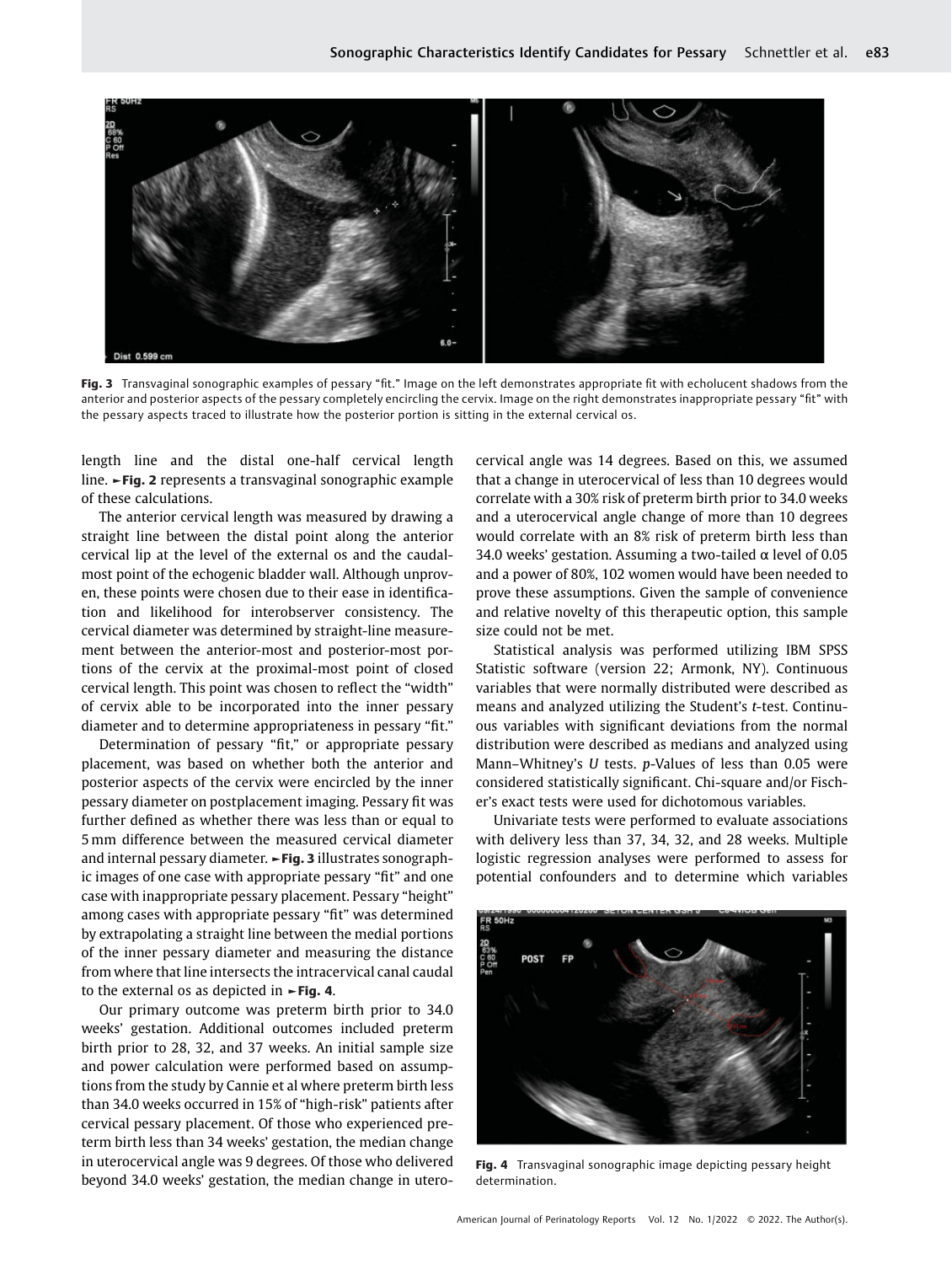were significantly associated with outcomes. Additionally, we analyzed the dichotomous variables of anterior cervical length less than 20 mm and cervical diameter less than 33 mm with respect to pessary "fit" utilizing chi-square and Fisher's exact test.

# Results

Eighty-eight women underwent cervical pessary placement for preterm birth prevention within our system over the course of the study period. Thirty-six were excluded from analysis due to the presence of a cervical cerclage in place (7), lack of complete obstetric and delivery data (17), and lack of complete imaging data (12). This allowed for complete analysis of 52 remaining women.

Descriptive characteristics of the 52 women are shown in ►Table 1, and no significant associations with any of the outcomes were identified. As expected, this was a high-risk population with 51.9% carrying multiple gestations, 32.7% with a history of prior preterm birth, and 11.6% with a history of cervical conization. Preplacement sonographic determinations of cervical measurements also illustrate the high-risk nature of this population. As shown in ►Table 2, the mean straight cervical length was 17.3 mm (standard deviation  $[SD] \pm 7.1$ ), and 86.5% of the women demonstrated some degree of cervical funneling. Despite the pessary placement, the mean gestational age at delivery for all women was 34.2 weeks, 23 (44.2%) delivered prior to 34.0 weeks, and 33 (63.5%) delivered preterm ( $<$  37.0 weeks). The mean latency from pessary placement to deliv-

|  |  |  | <b>Table 1</b> Descriptive characteristics for all subjects |  |  |
|--|--|--|-------------------------------------------------------------|--|--|
|--|--|--|-------------------------------------------------------------|--|--|

| <b>Descriptive</b>          | Overall subjects<br>$(n=52)$ |
|-----------------------------|------------------------------|
| Maternal age                | 28.7 (5.0)                   |
| Primiparous                 | 21 (40.4%)                   |
| <b>Multiparous</b>          | 31 (59.6%)                   |
| Singleton gestation         | 25 (48.1%)                   |
| Multiple gestation          | 27 (51.9%)                   |
| Twin gestation              | 21 (40.3%)                   |
| Triplet gestation           | 6(11.5%)                     |
| History of preterm delivery | 17 (32.7%)                   |
| History of cone bx          | $6(12.0\%)$                  |
| GA at delivery (mean)       | 34.3 (4.7)                   |
| Delivery for PTL/PPROM      | 33 (63.4%)                   |
| Latency $<$ 6 wk            | 11 (21.2%)                   |
| Latency $< 8$ wk            | 13 (25.0%)                   |
| Latency $<$ 11 wk           | 23 (44.2%)                   |
| Mean latency (wk)           | 11.1(4.6)                    |

Abbreviations: GA, gestational age; PPROM, preterm premature rupture of the membranes; PTL, preterm labor.

Note: Data are reported as mean ( $\pm$  standard deviation) or n (%) unless otherwise specified.

ery was 11 weeks, and 10 (19.2%) women only achieved a latency of 5 weeks or less.

Regarding the primary outcome, no association was identified between the change in uterocervical angle and delivery prior to 34 weeks. As shown in ►Table 3, no associations were identified for either the change in uterocervical angle or intracervical angle and extremely preterm birth (prior to 28 weeks). None of the standard cervical measurements routinely employed in current clinical practice was associated with gestational at delivery. Interestingly, postplacement imaging identified 10 women (19.2%) where the pessary was not encircling the cervix. One can assume that the pessary is not likely functioning to prevent preterm birth in this circumstance. Comparisons between these women and the remaining 42 with the pessary encircling the cervix identified no significant differences in mean gestational age at delivery (32.4 vs. 34.6 weeks;  $p = 0.18$ ). Although not statistically significant, 20% of women delivering prior to 28 weeks did not have the entire cervix encircled within the pessary as compared with 4.8% of patients with complete encircling of the cervix by the pessary. The mean postplacement straight cervical length measurements were 6 mm longer among those with the pessary in place versus those with the pessary not in place (19.6 vs. 13.9 mm;  $p = 0.7$ ). The funnel width was wider among those with the pessary in place (13.1 vs. 7.4 mm;  $p = 0.029$ ) (►**Table 4**). However, the postplacement funnel width measurements were not different between those with and without the cervix within the

Table 2 Cervical measurements of all subjects pre-and postpessary placement, as well as the differences in measurements following placement

| Cervical<br>measurements<br>$(n=52)$             | Prepessary   | Postpessary   | Delta                |
|--------------------------------------------------|--------------|---------------|----------------------|
| Total cervical length<br>(mm)                    | 32.5(9.5)    |               |                      |
| Straight cervical length<br>(funnel length) (mm) | 17.2(7.2)    | 18.2 (11.6)   | 0.90(12.3)           |
| Curved cervical length<br>(mm)                   | 17.7(7.5)    | 18.6(12.1)    | 0.94(12.8)           |
| Intracervical angle (deg)                        | 163.5 (19.3) | 172.7 (19.7)  | $3.0$ ( $-53$ , 125) |
| Uterocervical angle (deg)                        | 188.0 (20.6) | 188.8 (27.6)  | $4.0$ ( $-106$ , 48) |
| Funnel width (mm)                                | 11.9(7.5)    | 10.0(0, 38)   | $-2.0$ ( $-23, 38$ ) |
| Funnel length (mm)                               | 13.0(0, 52)  | 14.00 (0, 52) | $-0.94(11.0)$        |
| Anterior cervical length<br>(mm)                 | 20.5(4.8)    |               |                      |
| Cervical diameter (mm)                           | 36.7(5.8)    |               |                      |
| Pessary height (mm)                              |              | 10.6(7.1)     |                      |
| GA at pessary placement<br>(wk)                  | 23.2(2.4)    |               |                      |
| Funnel present                                   | 45 (86.5%)   | 39 (75.0%)    |                      |
| Anterior CL < 20 mm                              | 24 (46.2%)   |               |                      |
| Cervical<br>diameter $<$ 33 mm                   | 12 (23.1%)   |               |                      |

Abbreviations: CL, cervical length; GA, gestational age. Note: Data are reported as mean ( $\pm$  standard deviation), median (range, minimum, maximum), or  $n$  (%) unless otherwise specified.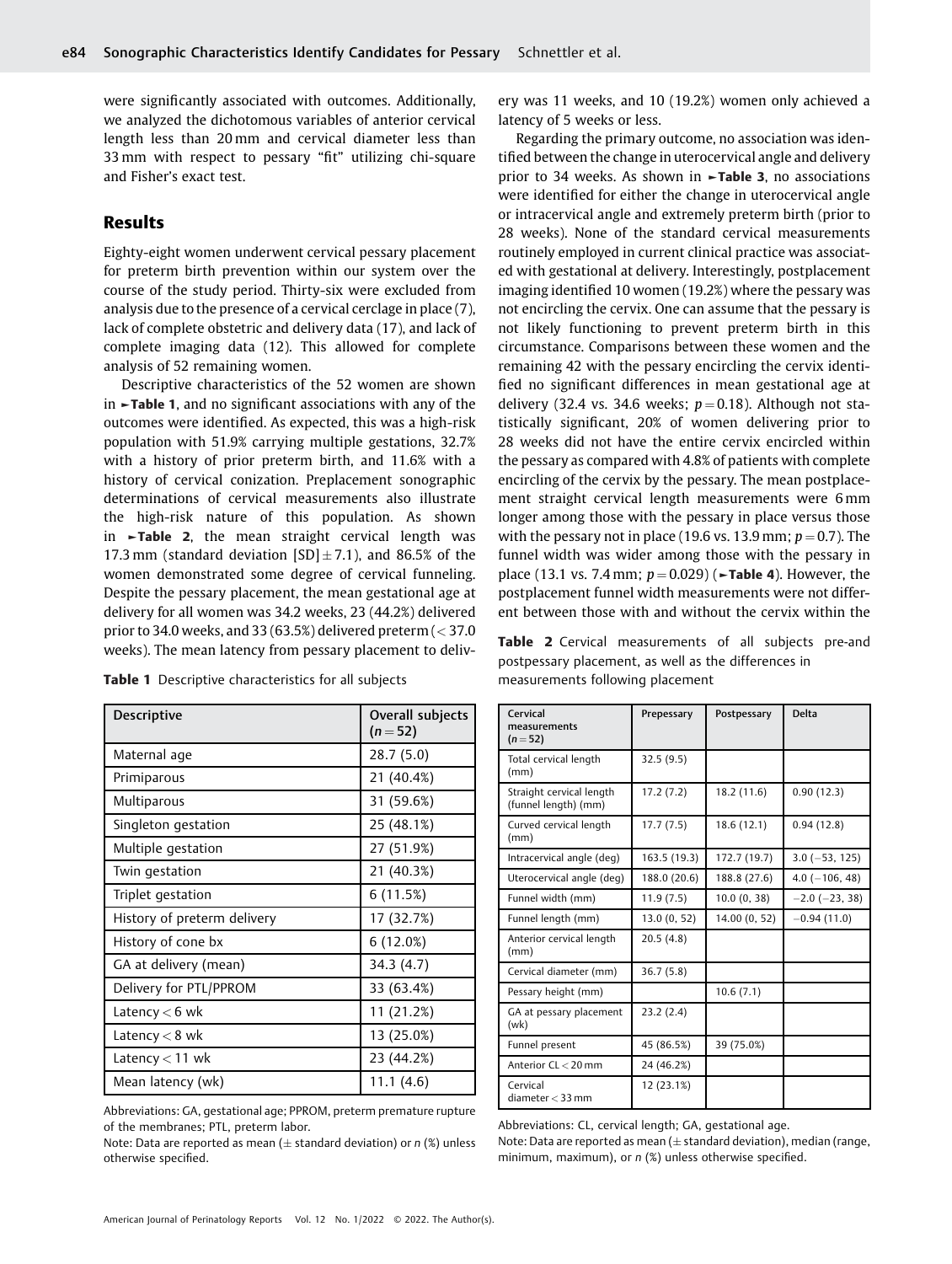| Measurement                      | Initial measurements      |                              |         | Postpessary measurements  |                              |         | Delta measurements        |                              |         |
|----------------------------------|---------------------------|------------------------------|---------|---------------------------|------------------------------|---------|---------------------------|------------------------------|---------|
|                                  | <b>Delivery</b><br>$<$ 28 | <b>Delivery</b><br>$\geq 28$ | p-Value | <b>Delivery</b><br>$<$ 28 | <b>Delivery</b><br>$\geq 28$ | p-Value | <b>Delivery</b><br>$<$ 28 | <b>Delivery</b><br>$\geq 28$ | p-Value |
| Total cervical length<br>(mm)    | 31.5(14.9)                | 32.7(9.1)                    | 0.809   |                           |                              |         |                           |                              |         |
| Straight cervical<br>length (mm) | 14.5(10.6)                | 17.5(6.8)                    | 0.417   | 15.5 (18.4)               | 18.8(11.3)                   | 0.601   | 1(18.4)                   | 1.2(11.9)                    | 0.974   |
| Curved cervical<br>length (mm)   | 15.0(11.2)                | 18.0(7.2)                    | 0.447   | 16.3(19.5)                | 19.2 (11.8)                  | 0.783   | 1.3(20.0)                 | 1.23(12.4)                   | 0.998   |
| Intracervical angle<br>(deg)     | 162.5 (20.6)              | 163.5(19.2)                  | 0.918   | 161.8 (21.4)              | 174.1 (19.6)                 | 0.236   | 13.5(76)                  | 10.5(28.3)                   | 0.456   |
| Uterocervical angle<br>(deg)     | 195.5 (18.5)              | 188.0 (21.1)                 | 0.496   | 198.3 (14.6)              | 188.1 (28.1)                 | 0.481   | $6.0$ ( $-17, 16$ )       | $3.0$ ( $-106, 48$ )         | 0.908   |
| Funnel width (mm)                | 11.2(9.2)                 | 12.0(7.4)                    | 0.844   | 10.5(0, 38)               | 10.0(0, 27)                  | 0.908   | $7.0$ ( $-10, 38$ )       | $0.0$ ( $-23$ , 25)          | 0.679   |
| Funnel length (mm)               | 8.0(0, 52)                | 13.0 (0, 37)                 | 0.607   | 10.0(0, 52)               | 14.0(0, 47)                  | 0.906   | 1.0(8.4)                  | $-1.5(11.4)$                 | 0.674   |
| Anterior cervical<br>length (mm) | 16.7(3.9)                 | 20.9(4.7)                    | 0.093   |                           |                              |         |                           |                              |         |

Table 3 The standard cervical measurements of the subjects who delivered prior to 28 weeks, pre- and postpessary placement, as well as the change in the cervical measurements after pessary placement (i.e., the delta difference) as compared with the subjects that delivered  $> 28$  weeks

Notes: Data are reported as mean ( $\pm$  standard deviation), median (range, minimum, maximum), or n (%) unless otherwise specified. Delivery < 28 weeks' gestation or  $\geq 28$  weeks' gestation.

pessary ( $p = 0.725$ ). The change in intracervical angle whether or not the pessary is in place differs by about only 10 degrees, and this is not significant. Similarly, the change in uterocervical angle does not seem to be statistically significant between the subjects who had their cervix within the pessary and those who did not. When analyzing only the 42 women with the cervix within the pessary, no association was identified between preterm birth outcomes.

Table 4 Comparing cervical measurements with subjects whose cervix was within the pessary versus those with the cervix not within the pessary

| Measurement                      | Initial measurements |                      |         | Postpessary measurements |                      |         | Delta measurements  |                      |         |
|----------------------------------|----------------------|----------------------|---------|--------------------------|----------------------|---------|---------------------|----------------------|---------|
|                                  | Cervix<br>within     | Cervix<br>not within | p-Value | Cervix<br>within         | Cervix<br>not within | p-Value | Cervix<br>within    | Cervix<br>not within | p-Value |
| Total cervical length<br>(mm)    | 32.43(8.5)           | 33.4 (13.2)          | 0.829   |                          |                      |         |                     |                      |         |
| Straight cervical<br>length (mm) | 17.1(6.7)            | 18.1(9.0)            | 0.699   | 19.6 (11.9)              | 13.9(10.3)           | 0.171   | 2.5(12.6)           | $-4.2(9.8)$          | 0.125   |
| Curved cervical<br>length (mm)   | 17.4(7.0)            | 19.0(9.5)            | 0.560   | 20.1(12.5)               | 14.2(10.6)           | 0.173   | 2.7(13.1)           | $-4.8(9.9)$          | 0.098   |
| Intracervical angle<br>(deq)     | 165.7 (18.4)         | 154.1 (20.0)         | 0.085   | 175.1 (19.9)             | 164.6 (17.9)         | 0.131   | $2.5(-53, 125)$     | $9.5(-12, 42)$       | 0.919   |
| Uterocervical angle<br>(deq)     | 187.9 (21.1)         | 191.3 (20.5)         | 0.652   | 185.9 (29.0)             | 201.1 (14.4)         | 0.117   | $3(-106, 48)$       | $10.5(-10, 40)$      | 0.245   |
| Funnel present                   | 40/42 (95.2%)        | 5/10 (50.0%)         | 0.002   | 32/42 (76.1%)            | 7/10 (70.0%)         | 0.685   |                     |                      |         |
| Funnel width<br>(mm)             | 13.0(6.8)            | 7.4(8.6)             | 0.029   | 10(0, 27)                | 15(0, 38)            | 0.779   | $4.0$ ( $-23$ , 25) | $0.5(-11, 38)$       | 0.092   |
| Funnel length<br>(mm)            | 13(0, 37)            | 8(0, 52)             | 0.650   | 14(0, 47)                | 14.5(0, 52)          | 0.857   | 1.4(11.9)           | $-0.9(8.1)$          | 0.904   |
| Anterior cervical<br>length (mm) | 20.9(4.6)            | 19.6(5.6)            | 0.460   |                          |                      |         |                     |                      |         |
| Cervical diameter                | 37.1(5.8)            | 35.1(5.9)            | 0.320   |                          |                      |         |                     |                      |         |
| Pessary height                   |                      |                      |         | 12.9(5.8)                | 1.1(3.4)             | < 0.001 |                     |                      |         |

Note: Data are reported as mean ( $\pm$  standard deviation), median (range, minimum, maximum), or n (%) unless otherwise specified. Values in bold represent statistical significance ( $p < 0.05$ ).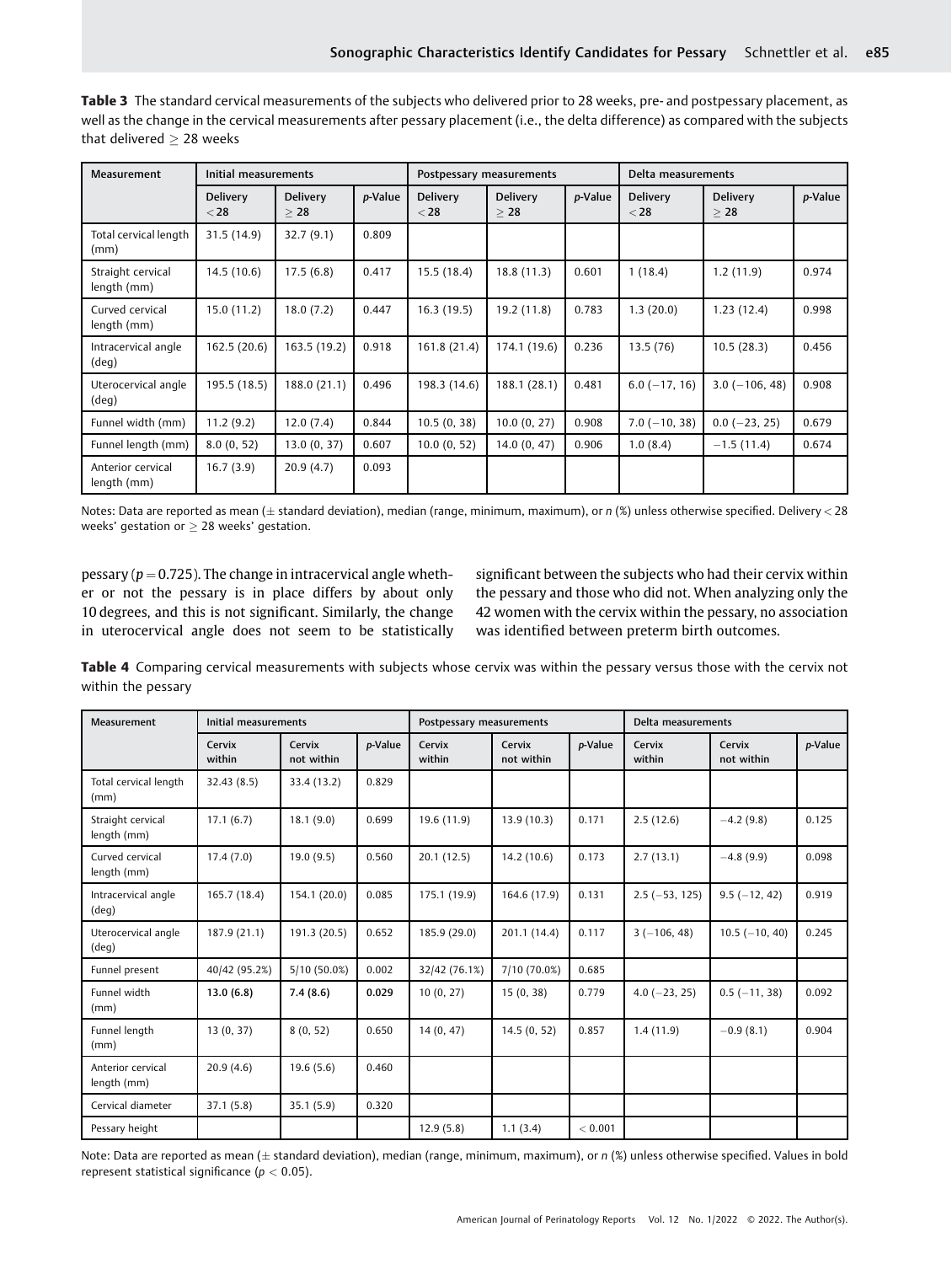| Delivery timing    | Anterior<br>$CL < 20$ mm<br>$(n=24)$ | Anterior<br>$CL > 20$ mm<br>$(n=28)$ | <i>p</i> -Value | <b>CD</b><br>$<$ 33 mm<br>$(n=12)$ | <b>CD</b><br>$>$ 33 mm<br>$(n = 40)$ | <i>p</i> -Value |
|--------------------|--------------------------------------|--------------------------------------|-----------------|------------------------------------|--------------------------------------|-----------------|
| Delivery $<$ 28 wk | 4 (16.7%)                            | $0(0\%)$                             | 0.039           | 3(25.0%)                           | 1(2.5%)                              | 0.034           |
| Delivery $<$ 32 wk | 10 (41.7%)                           | 3(10.7%)                             | 0.025           | 3(25.0%)                           | 10(25.0%)                            | 1.00            |
| Delivery $<$ 34 wk | 15 (62.5%)                           | 8(28.6%)                             | 0.030           | 5(41.7%)                           | 18 (45.0%)                           | 1.00            |
| Delivery $<$ 37 wk | 17 (70.8%)                           | 16 (57.1%)                           | 0.463           | 7(58.3%)                           | 26 (65.0%)                           | 0.739           |

Table 5 Dichotomous variables of anterior length less than 20 mm and cervical diameter less than 33 mm with respect to gestational age at delivery

Abbreviations: CD, cervical diameter; CL, cervical length.

Note: Data are n (%) unless otherwise specified.

Interesting associations were identified between several of the novel cervical measurements and preterm birth outcomes. Anterior cervical length less than 20 mm and cervical diameter less than 33 mm were significantly associated with preterm delivery less than 28 weeks, and anterior cervical length less than 20 mm was also significantly associated with preterm delivery less than 32 weeks (**Fable 5**). Interestingly, a longer anterior cervical length was also significantly associated a greater straight cervical length measurement following pessary placement ( $p = 0.001$ ). The association of anterior cervical length less than 20 mm and preterm birth prior to 28 weeks remained when analyzing only those with the pessary completely encircling the cervix ( $p = 0.039$ ). An association was also found between the pessary height  $(p = 0.016)$  and cervical diameter less than 33 mm with delivery less than 28 weeks, but not with delivery less than 32, 34, or 37 weeks ( $\nightharpoonup$ Table 6), and not associated with latency less than 6, 8, and 11 weeks (data not shown).

In looking at whether the appropriate size of pessary was placed, we compared women in whom the difference between the cervical diameter measurement and the internal pessary diameter was less than 5 mm with those with a difference more than 5 mm. The mean difference between these two variables among the women was 0.7 mm  $(\pm SD 6.5 \text{ mm})$ , and only 43.1% of the women had pessaries of appropriate size placed; 25.5% of the women had pessaries placed with an internal diameter more than 5 mm smaller than their cervical diameter measurements, and 31.4% had pessaries placed with an internal diameter more than 5 mmlarger than their cervical diameter measurements. No associations were identified between the appropriateness of pessary size and preterm birth outcomes. Additionally, if the cervical diameter was greater than or equal to 33mm, then 51.3% of subjects had an appropriately sized pessary placed. In comparison, only 16.7% of subjects with a cervical diameter less than 33 mm had an appropriately sized pessary ( $p = 0.048$ ). A larger

Table 6 Pessary height and cervix characteristics versus delivery timing of subjects of those with an appropriately placed pessary  $(n = 42)$ 

| Cervix characteristics | Pessary height<br>(mm) | Cervical diameter<br>(initial) | Cervical edema<br>$(n=11)$ | <b>Anterior CL</b> |
|------------------------|------------------------|--------------------------------|----------------------------|--------------------|
| Delivery < 28 wk       | 22.5(3.5)              | 27.5(4.6)                      | $1(50.0\%)$                | 18.5(0.7)          |
| Delivery $\geq$ 28 wk  | 12.5(5.5)              | 37.6(5.4)                      | 10(25.0%)                  | 21.0(4.7)          |
| p-Value                | 0.015                  | 0.013                          | 0.460                      | 0.465              |
| Delivery $<$ 32 wk     | 14.4(7.4)              | 36.2(5.9)                      | $3(30.0\%)$                | 19.5(5.8)          |
| Delivery $\geq$ 32 wk  | 12.5(5.3)              | 37.4(5.8)                      | 8(25.0%)                   | 21.3(4.2)          |
| p-Value                | 0.364                  | 0.560                          | 1.00                       | 0.291              |
| Delivery $<$ 34 wk     | 13.6(6.6)              | 36.4(4.7)                      | 5(29.4%)                   | 19.6(5.4)          |
| Delivery $\geq$ 34 wk  | 12.5(5.3)              | 37.6(6.4)                      | 6(24.0%)                   | 21.7(3.9)          |
| p-Value                | 0.550                  | 0.479                          | 0.733                      | 0.143              |
| Delivery $<$ 37 wk     | 13(6.6)                | 37.6(5.1)                      | 8(32.0%)                   | 20.1(4.6)          |
| Delivery $\geq$ 37 wk  | 12.8(4.6)              | 36.4(6.7)                      | 3(17.6%)                   | 22(4.5)            |
| p-Value                | 0.924                  | 0.504                          | 0.477                      | 0.188              |

Abbreviation: CL, cervical length.

Notes: Data reported as  $n$  (%) unless otherwise specified. Data are reported as mean ( $\pm$ standard deviation). Subjects with good placement were defined as those with both anterior and posterior lips of their cervix within the pessary. Excluded subjects with cervix not well placed in pessary.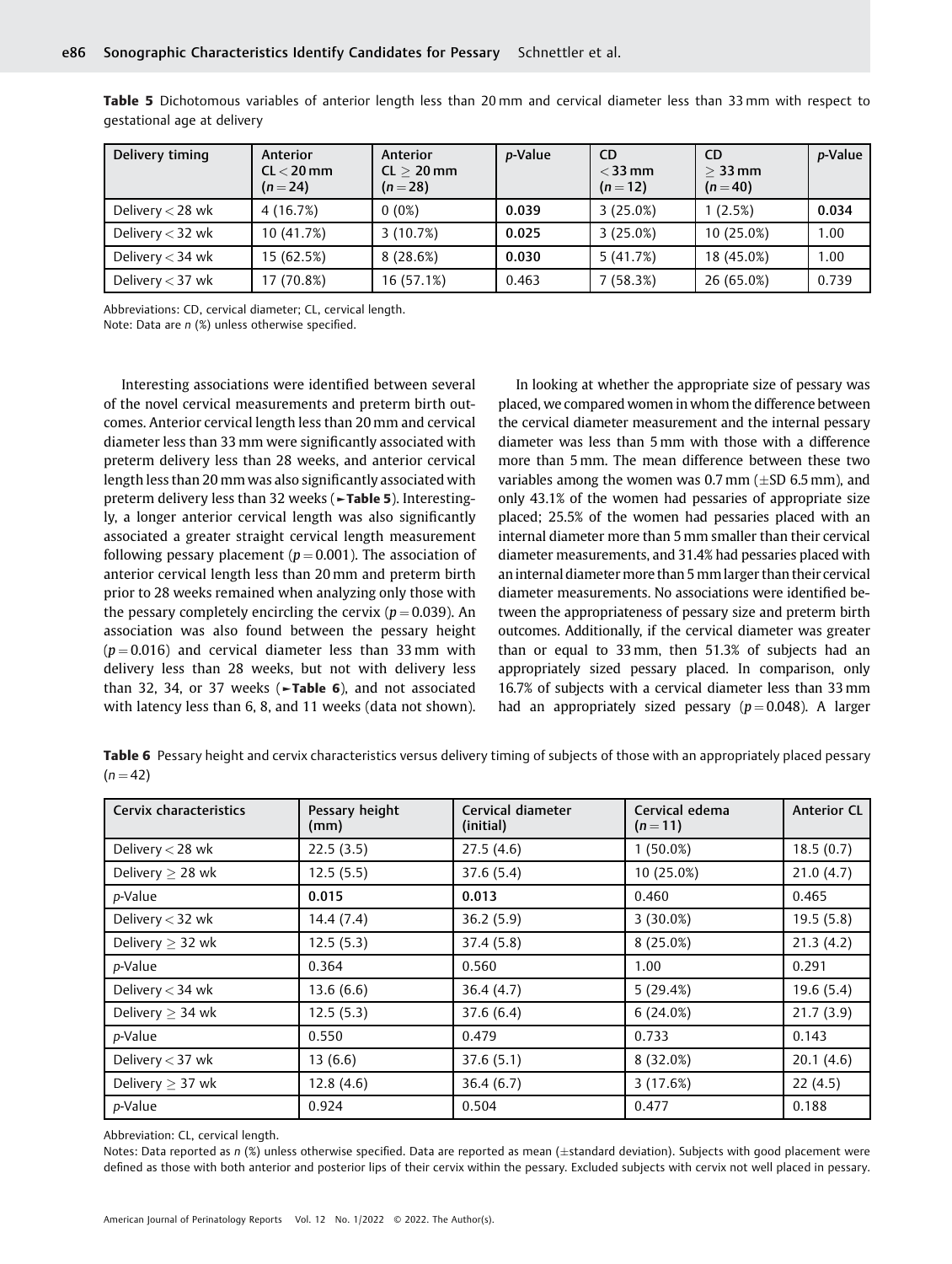cervical diameter was associated with a more appropriately sized pessary. None of the standard or angle measurements was associated with pessary fit except funnel width  $(p = 0.047)$ . Of women with the pessary in place, 40/42 (95.2%) had funneling on initial cervical length, compared with only 5/20 (25%) of those with the pessary not in place  $(p = 0.002)$ .

# Discussion

Our results suggest that the changes in uterocervical or intracervical angles do not substantiate the current theory regarding the mechanism of action of the cervical pessary in preterm birth prevention, and we identified several novel cervical measurements that may identify appropriate candidates in whom cervical pessary placement may prove efficacious. Additionally, we identified that postplacement transvaginal sonographic cervical assessment is a useful modality in providing optimal care to women undergoing this therapy in that 10 of 52 women (19.2%) were found to have pessaries not encircling their cervices following placement. Although no statistically significant associations were proven between women with complete encircling of the cervix versus those without complete cervical encircling, the proportions delivering prior to 28 weeks may suggest a possible clinical significance (4.8 vs. 20%). The novel measurements of anterior cervical length and cervical diameter demonstrated significant association with extreme preterm birth and appropriate pessary placement. It is interesting that within the women with the pessary in place, 40/42 (95.2%) had funneling on initial cervical length, compared with only 25% of those with the pessary not in place  $(p = 0.002)$ . Although not statistically significant, 10/42 (23.8%) women experienced resolution of cervical funneling if the pessary was in place versus none if the pessary was not in place ( $p = 0.178$ ), and the funnel width became smaller in 27/42 (64.3%) of subjects whose pessary was in place in comparison to only 40% of women who did not have their pessary in place ( $p = 0.282$ ). These findings suggest that women with a longer anterior cervical length  $(> 20 \text{ mm})$ , wider cervical diameter  $(> 33$  mm), and funneling identified on transvaginal sonographic assessment may represent the candidates best suited for cervical pessary placement for extreme preterm birth prevention.

The merits of this study lie in the novel exploration of a myriad of sonographic cervical measurements among women undergoing cervical pessary placement for preterm birth prevention. All measurements were ascertained by a single investigator blinded to outcome. We propose several novel methodologies for further exploration, and we utilized a proven and standardized method of transvaginal sonographic imaging for women with a cervical pessary in place. This evaluation was also undertaken among women in whom several pessary size options were offered which differs somewhat from current consensus recommendations (a current Maternal-Fetal Medicine Units study, called the PROSPECT trial, in which a limited range of pessary sizes are offered based on parity). As we have shown, the option of differing

pessary sizes may be clinically relevant in providing the most efficacy in preterm birth prevention. It is important to note the shortcomings of this study. Due to the sample of convenience, adequate power was not achieved to definitively explore the primary outcome. The original power calculationwas based on data from the study by Cannie et al which included only singleton gestations in its analysis and thus largely differed from our more heterogenous population. Additionally, the retrospective ascertainment of the cervical measurements was dependent on the quality of imaging performed outside of a prospective research protocol. Thus, this initial report may leave readers with more questions than answers. Larger, prospective, and multicenter investigation is warranted in pursuit of identifying the true efficacy, mechanism of action, and appropriate patient selection for cervical pessary placement in preventing preterm birth.

# Conclusion

In conclusion, the presumption that preterm birth prevention is achieved by changes in uterocervical angle or intracervical angle with cervical pessary placement may not be true. Alternatively, further exploration into the ability of transvaginal sonography to augment our ability to utilize a potential preterm birth preventative methodology such as the cervical pessary is worthy of further exploration.

## Condensation

Pre- and postpessary placement sonographic characteristics can identify ideal candidates for pessary benefit and those at risk for extreme preterm birth.

## Authors' Contribution

W.S. helped in conceptualization, writing—original draft, review, and editing, methodology, investigation, visualization, and supervision. K.S. helped in formal analysis, resources, and methodology. S.M. helped in conceptualization, writing—original draft, and investigation.

Conflict of Interest None declared.

## References

- 1 Committee on Understanding Premature Birth and Assuring Healthy Outcomes, Board on Health Sciences Policy. Preterm birth causes, consequences, and prevention. In: Berhman RE, Butler AS, eds. Institute of Medicine of the National Academies. Washington DC: The National Academies Press; 2007
- 2 Iams JD, Goldenberg RL, Meis PJ, et al; National Institute of Child Health and Human Development Maternal-Fetal Medicine Unit Network. The length of the cervix and the risk of spontaneous premature delivery. N Engl J Med 1996;334(09):567–572
- 3 Owen J, Yost N, Berghella V, et al; National Institute of Child Health and Human Development, Maternal-Fetal Medicine Units Network. Mid-trimester endovaginal sonography in women at high risk for spontaneous preterm birth. JAMA 2001;286(11): 1340–1348
- 4 Berghella V, Tolosa JE, Kuhlman K, Weiner S, Bolognese RJ, Wapner RJ. Cervical ultrasonography compared with manual examination